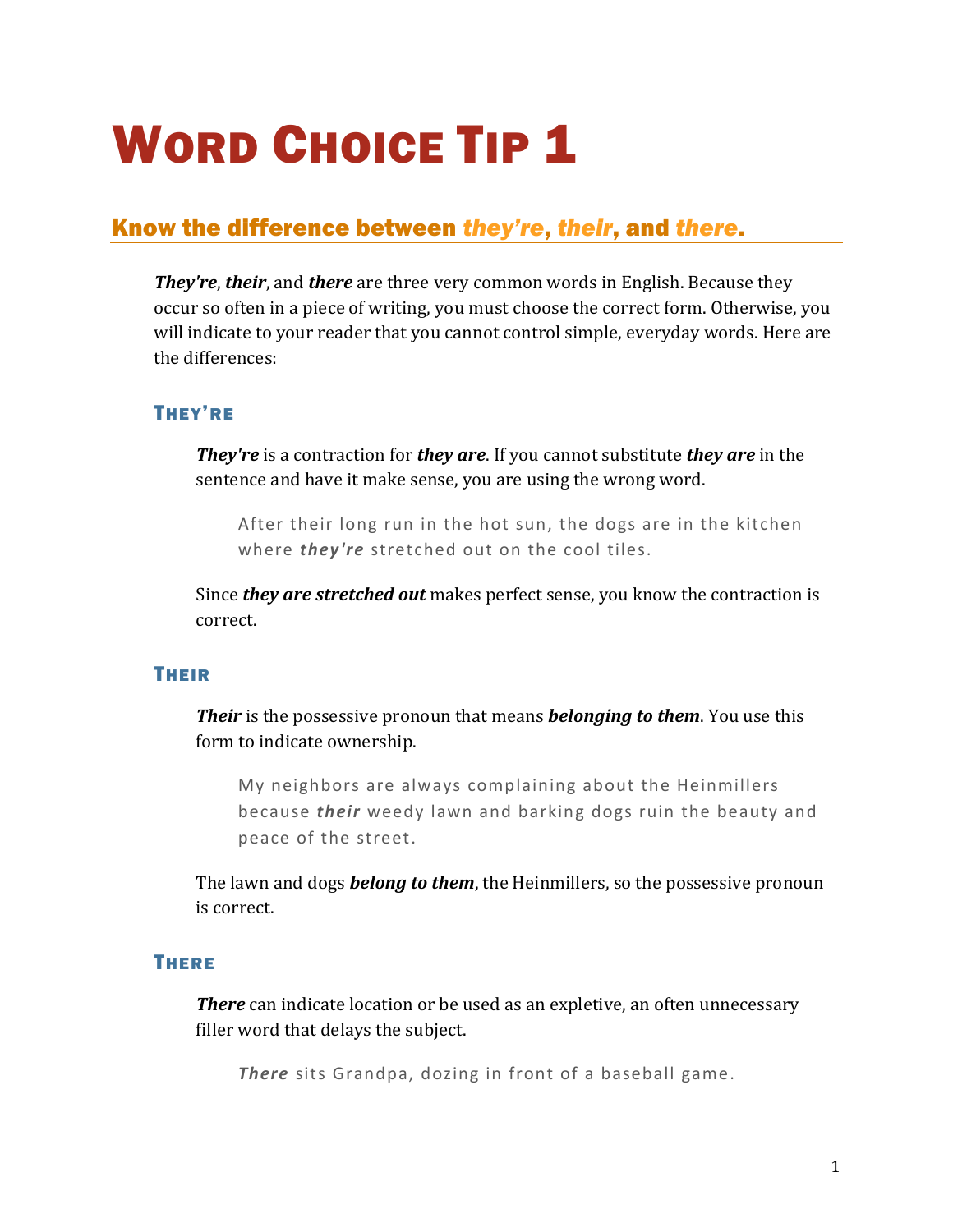In this sentence, *there* indicates location. Compare it to this one:

*There* are honeybees buzzing around Helen's just-shampooed hair.

*Honeybees*, the subject, is delayed because *there* comes before the verb, in the place where the subject usually exists.

If you cannot decide which form to use, go through the following elimination process:

### QUESTION 1 — DO I NEED THEY'RE?

If you think you might need *they're*, substitute *they are* in the sentence. Does the sentence still make sense? If it does, you have the correct form. Read this example:

The twenty-five computers hum in the lab as if *they're* a church choir warming up to sing.

As if *they are* a church choir? Yes! *They're* is thus correct. Now read this sentence:

Gilda and Shaunda spent all evening memorizing the names of human bones, so they feel ready to take *they' re* anatomy and physiology quiz.

They feel ready to take *they are* anatomy and physiology quiz? Of course not! That sentence makes no sense. You must choose another form, in this case *their*.

#### QUESTION 2 - DO I NEED THEIR?

If you have chosen *their* for the sentence, you must be showing ownership. Look at the word that follows *their*. Is it something *possessed by them*? If the answer is yes, you have the correct form. Look at this sentence:

When my cat Rocky leaves the house, the squirrels must dash to the safety of a nearby tree, *their* tails snapping in frustration.

Do the tails *belong to them*, the squirrels? Yes! *Their* is thus the correct form. Now read this example: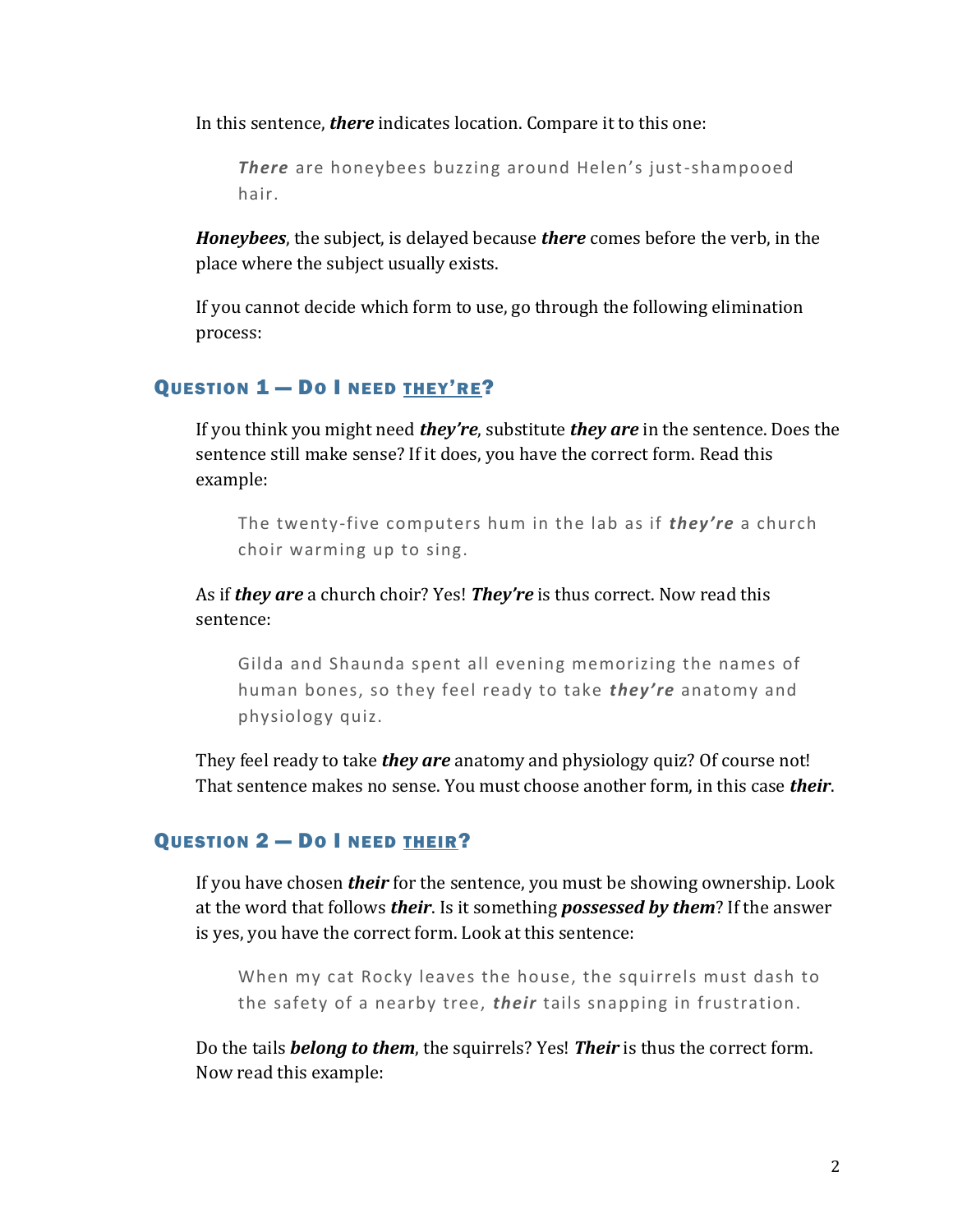Richard buys broken appliances at yard sales with the good intentions of repairing them. **Their** still sitting in his garage, which drives his wife Sue crazy.

Can the word *still* belong to *them*, the appliances? Of course not! *Still* is an adverb that cannot be possessed by anything. You must choose another form, in this case *they're*.

#### QUESTION 3 — DO I NEED THERE?

If you cannot substitute *they are* and have the sentence make sense, and if you are not showing ownership, then you need your last option, *there*. Keep in mind, however, that many times you can eliminate *there* altogether. Here is a sample sentence:

*There* were so many students crowding the cafeteria that poor LuAnne gave up buying a greasy burger before her next class.

Although this sentence uses the right word, the *there* is unnecessary. A tighter sentence reads like this:

So many students crowded the cafeteria that poor LuAnne gave up buying a greasy burger before her next class.

#### **QUICK TEST**

Directions: Correct any problems you find with *they're*, *their*, and *there*.

- 1. Because their always broke, I bring a credit card when I have dinner with Michelle and Joe.
- 2. The chemistry students dragged there heavy textbooks to class only to discover that a substitute teacher would be showing a movie.
- 3. Derek peeked under the top slice of bread on his sandwich. They're on the lettuce he found the remaining half of the bug he had just eaten.